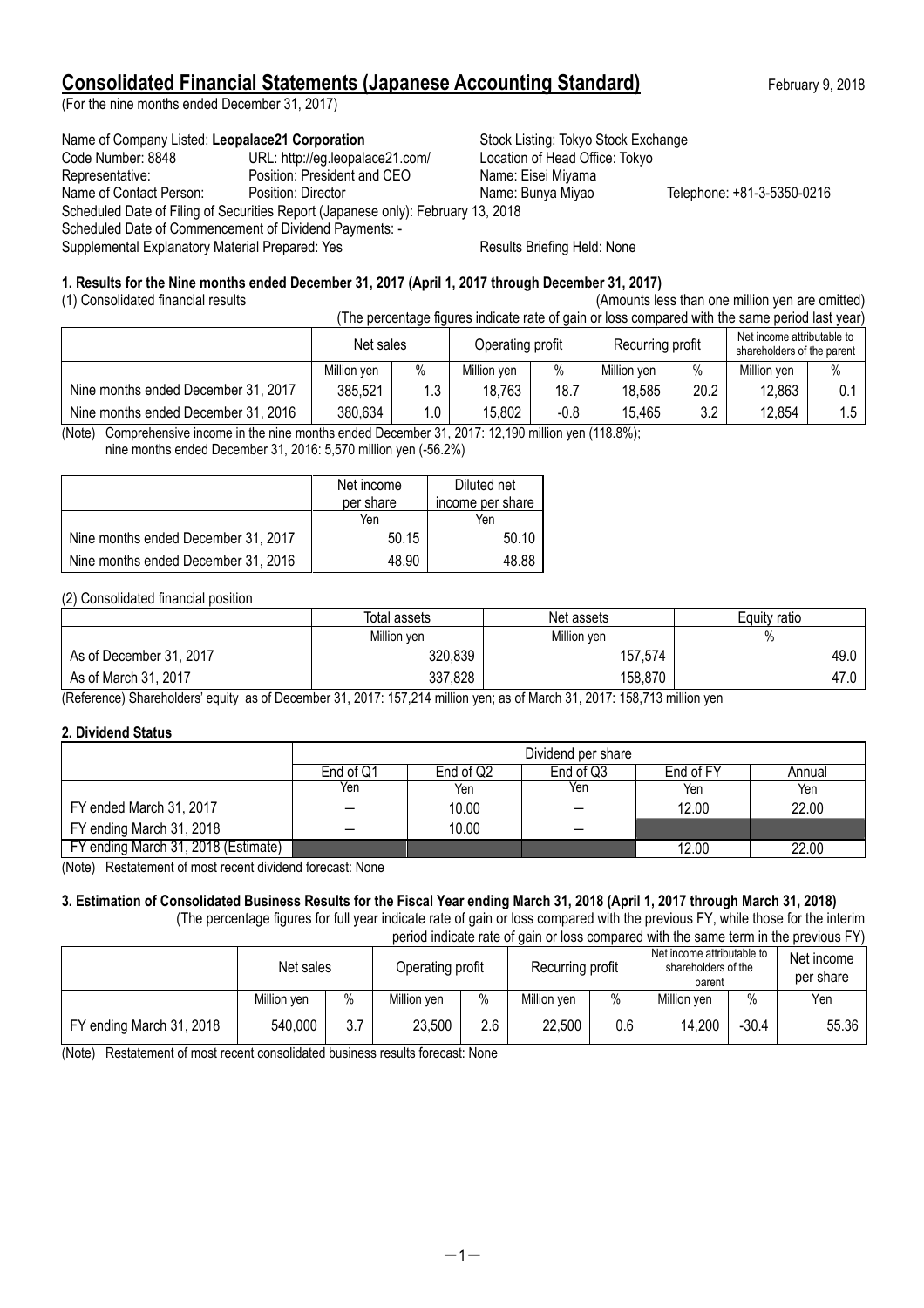# **4. Other**

- (1) Changes in major subsidiaries during the subject period (change in specific subsidiaries resulting in a change in the scope of consolidation): None
- (2) Use of accounting procedures specific to the preparation of quarterly financial statements: Yes (Note) Refer to P.10 Application of Accounting Methods Specific to the Preparation of Quarterly Consolidated Financial Statements" for details.
- (3) Changes in accounting principles, procedures or reporting methods used in preparation of financial statements
	- (i) Changes in accounting policies accompanying revision of accounting standards, etc.: None
		- (ii) Changes in accounting policies other than (i) above: None
		- (iii) Changes in accounting estimates: None
		- (iv) Restatements: None
- (3) Total number of outstanding shares (common stock)
	- (i) Total number of outstanding shares at term end (including treasury stock)
		- As of December 31, 2017: 252,682,515 shares, As of March 31, 2017: 267,443,915 shares
	- (ii) Total treasury stock at term end As of December 31, 2017: 570,420 shares, As of March 31, 2017: 4,569,920 shares
	- (iii) Average number of outstanding shares during the period As of December 31, 2017: 256,492,521 shares, As of December 31, 2016: 262,874,301 shares

#### \*Indication regarding the status of auditing:

These financial statements are not subject to auditing under the Financial Instruments and Exchange Act.

\*Explanation on the proper use of the business forecasts, and other special notices:

(Note on the business forecasts and other forward-looking statements)

The business forecasts and other forward-looking statements contained in this report are based on information currently available to the Company and on certain assumptions that Leopalace21 has judged to be reasonable. Readers should be aware that a variety of factors might cause actual results to differ significantly from these forecasts.

For assumptions of business forecasts and notes on the proper use of these forecasts, please refer to P.5 "1. Business Results (3) Explanation Concerning Business Forecasts and Other Forward-looking Statements."

(Method for the acquisition of supplemental explanatory material)

Supplemental Explanatory Material on quarterly financial statements is scheduled to be posted on the Company's web site on February 9, 2018.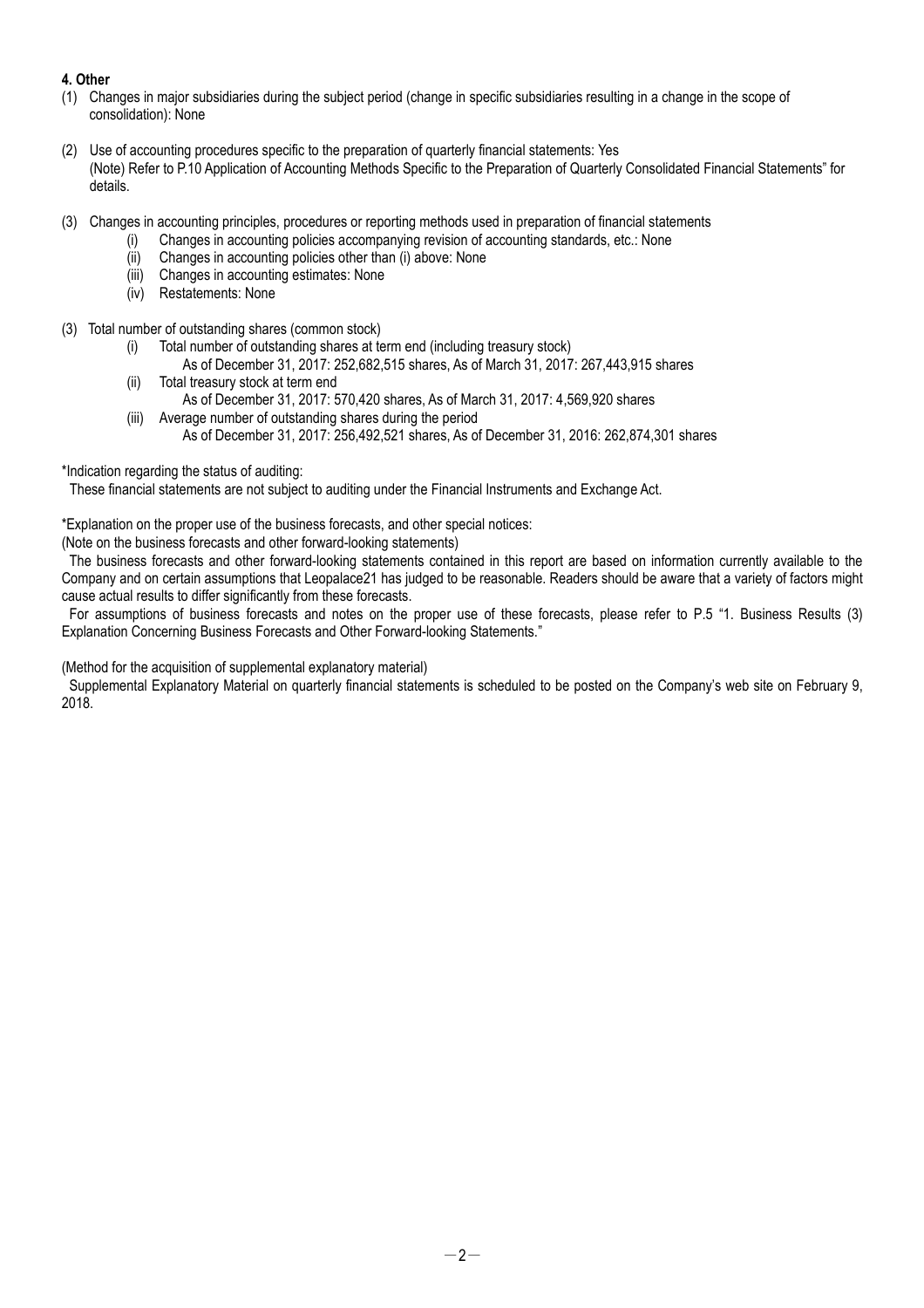# **Table of Contents**

| (Application of Accounting Methods Specific to the Preparation of Quarterly Consolidated Financial Statements)  10 |  |
|--------------------------------------------------------------------------------------------------------------------|--|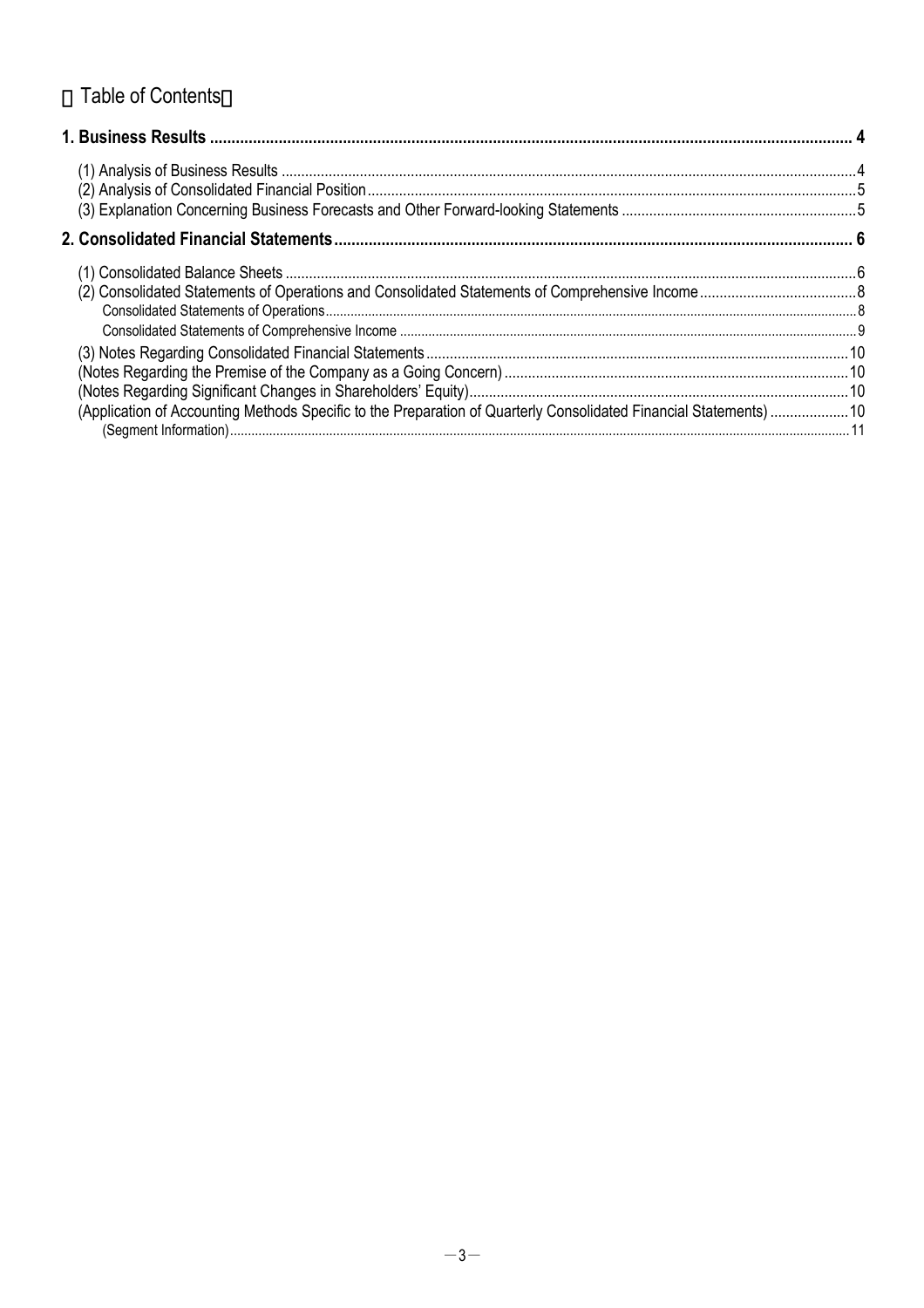## **1. Business Results (1) Analysis of Business Results**

|                                     | Net sales | Operating profit | Recurring profit | <u>(IVIIIIUII VUII)</u><br>Net income attributable to<br>shareholders of the parent |
|-------------------------------------|-----------|------------------|------------------|-------------------------------------------------------------------------------------|
| Nine months ended December 31, 2017 | 385,521   | 18,763           | 18,585           | 12,863                                                                              |
| Nine months ended December 31, 2016 | 380,634   | 15,802           | 15.465           | 12,854                                                                              |
| <b>Difference</b>                   | 4,887     | 2,961            | 3,120            |                                                                                     |

 $(Million$  yon)

During the subject nine months, the domestic economy showed gradual progression supported by improvements in employment and income, as well as corporate profits.

Due to the decrease in demand for measures to reduce inheritance tax, followed by a change in the apartment loan environment, new housing starts of leased units has decreased year-on-year for seven consecutive months since June, decreasing 2.4% year-on-year. As the number of vacant houses continues to increase and recovery in nationwide demand becomes difficult, achieving stable occupancy rates requires constructing apartments in areas with high demand, in addition to providing high-quality products and services that meet tenants' needs.

Under these conditions, the Leopalace21 Group (the "Group") announced the Medium-term Management Plan "Creative Evolution 2020", aiming to create corporate and new social value with the basic policy of "Supporting continuous growth of core businesses in ways that further increase corporate value while constructing a base for growth areas".

As a result, consolidated net sales for the subject nine months came to 385,521 million yen (up 1.3% year-on-year). Operating profit was 18,763 million yen (up 18.7% year-on-year), recurring profit was 18,585 million yen (up 20.2% year-on-year), and net income attributable to shareholders of the parent was 12,863 million yen (up 0.1% year-on-year).

Results by reportable segment are as follows.

Effective as of the first quarter, the methods of reportable segment categorization was changed. The figures in the table below are presented for comparison with the same period of a year ago, after they are reclassified according to the revised methods of reportable segment categorization and common expense allocation.

| (Actual figures by segment)      |                                              |                                              |            |                                              |                                              | (Million yen) |
|----------------------------------|----------------------------------------------|----------------------------------------------|------------|----------------------------------------------|----------------------------------------------|---------------|
|                                  | Net sales                                    |                                              |            | Operating profit                             |                                              |               |
|                                  | Nine months<br>ended<br>December 31,<br>2016 | Nine months<br>ended<br>December 31,<br>2017 | Difference | Nine months<br>ended<br>December 31,<br>2016 | Nine months<br>ended<br>December 31,<br>2017 | Difference    |
| Leasing Business                 | 314,020                                      | 324,990                                      | 10,970     | 17,854                                       | 22,758                                       | 4,903         |
| <b>Development Business</b>      | 52,222                                       | 46,590                                       | (5,631)    | 2,115                                        | 888                                          | (1,226)       |
| <b>Elderly Care Business</b>     | 8,594                                        | 9,547                                        | 952        | (1,253)                                      | (1, 125)                                     | 127           |
| Hotels, Resort, & Other Business | 5,796                                        | 4,392                                        | (1,404)    | (102)                                        | (572)                                        | (470)         |
| Adjustments                      |                                              |                                              |            | (2,811)                                      | (3, 184)                                     | (372)         |
| Total                            | 380,634                                      | 385,521                                      | 4,887      | 15,802                                       | 18,763                                       | 2,961         |

#### (i) Leasing Business

In the Leasing Business, to establish stable occupancy, the Group providing wealth of value-added life to their tenants such as "my DIY" (formerly known as "Room Customize") which enable tenants to arrange their rooms, providing an internet services "LEONET" website for tenants, and security system installations in alliance with large security companies, as well as further strengthening sales for corporate customers and increase foreign tenants by refining customer support. In addition, the Group develops and manages service apartments and service offices in ASEAN countries.

The occupancy rate at the end of the third quarter was 89.44% (up 2.47 points from the end of the same quarter last year) and the average occupancy rate for the period was 90.01% (up 2.01 points year-on-year).

The number of units under management at the end of the third quarter was 569 thousand (increasing 0 thousand from the end of the previous fiscal year), the number of direct offices was 189 (no change), and the number of franchise offices was 117 (decreasing 2 from the end of the previous fiscal year).

As a result, net sales amounted to 324,990 million yen (up 3.5% year-on-year), and operating profit was 22,758 million yen (up 27.5% year-on-year).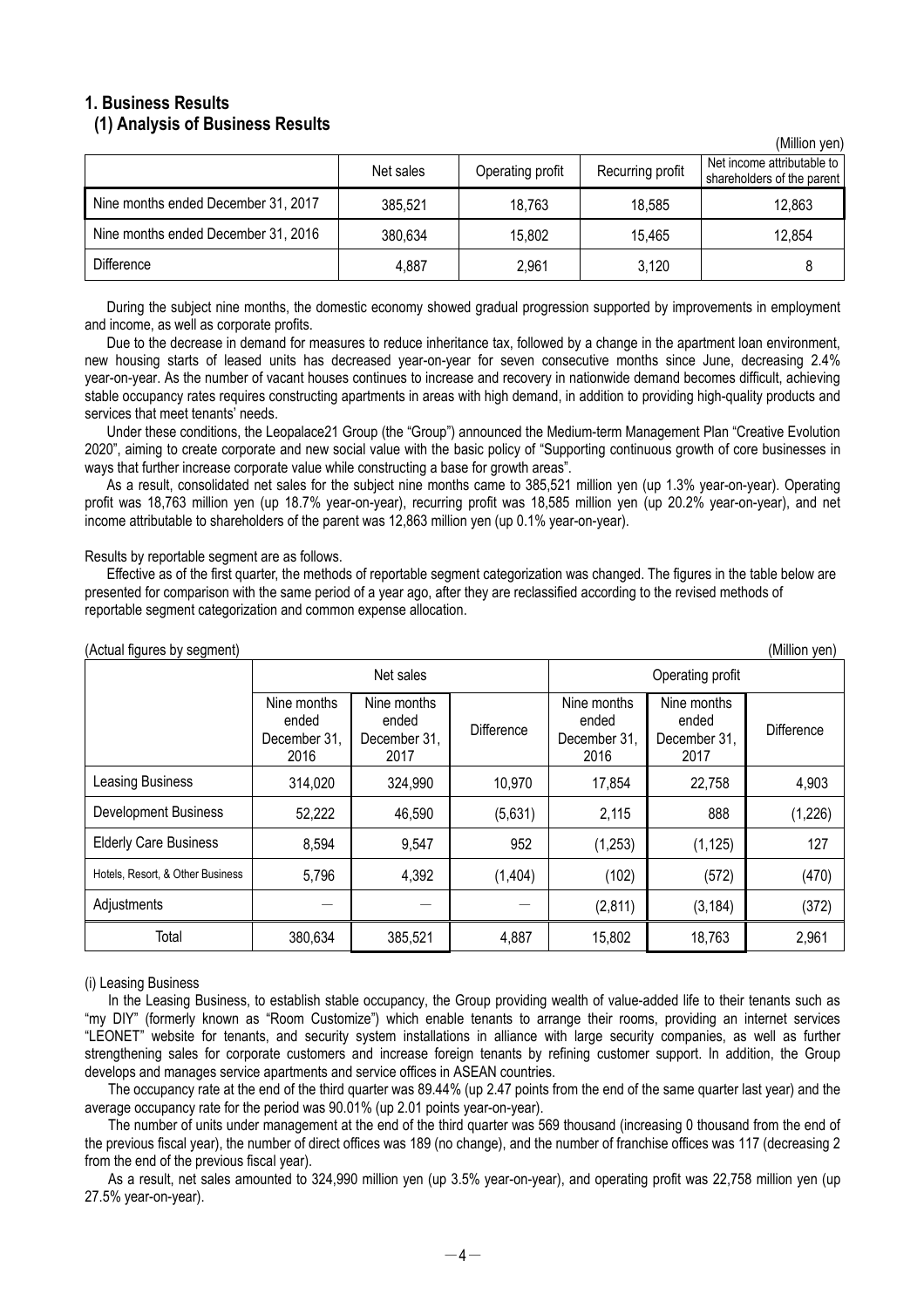#### (ii) Development Business

In the Development Business, the Group focused on supplying apartments in the three metropolitan areas where solid leasing demand is anticipated supported by an increase in population, as well as providing high quality and forefront strategic products. In addition, the Group implemented a new brand attempting to strengthen product competitiveness, expanded construction variations based on "ideal land use", and has begun reconsidering suppliers and product prices to improve profitability.

Also, subsidiary Life Living Co., Ltd. provides development business of condominiums and apartments and subsidiary Morizou Co., Ltd., provides luxury custom-built homes made with Kiso-hinoki.

Orders received during the subject nine months amounted to 55,546 million yen (down 16.7% year-on-year) and orders received outstanding stood at 68,779 million yen (down 8.1% from the end of the same quarter last year).

As a result, net sales came to 46,590 million yen (down 10.8% year-on-year), and operating profit was 888 million yen (down 58.0% year-on-year).

#### (iii) Elderly Care Business

Net sales were 9,547 million yen (up 11.1% year-on-year) and operating loss was 1,125 million yen (improvement of 127 million yen year-on-year).

#### (iv) Hotels, Resort, & Other Business

Net sales of the resort facilities in Guam, hotels in Japan, and other businesses including the finance business were 4,392 million yen (down 24.2% year-on-year) and operating loss was 572 million yen (loss increase of 470 million yen compared to last year).

# **(2) Analysis of Consolidated Financial Position**

Position of Assets, Liabilities, and Net Assets

|                         | Assets   | Liabilities | Net assets |
|-------------------------|----------|-------------|------------|
| As of December 31, 2017 | 320,839  | 163,264     | 157,574    |
| As of March 31, 2017    | 337,828  | 178,958     | 158,870    |
| Difference              | (16,989) | (15,693)    | (1, 295)   |

(Million yen)

Total assets at the end of the third quarter decreased 16,989 million yen from the end of the previous fiscal year to 320,839 million yen. This was mainly attributable to a decrease of 8,350 million yen in cash and cash equivalents and 16,619 million yen in land, despite an increase of 2,820 million yen in leased assets (net), 2,806 million yen in real estate for sale, 1,649 million yen in real estate for sale in progress, and 1,557 million yen in deferred tax assets.

Total liabilities decreased 15,693 million yen from the end of the previous fiscal year to 163,264 million yen. This primarily reflected a decrease of 6,365 million yen in long and short term advances received, 6,085 million yen in accounts payable for completed projects, 2,433 million yen in borrowings and bonds, and 2,127 million yen in accrued income taxes, despite an increase of 3,202 million yen in lease obligations.

Net assets decreased 1,295 million yen from the end of the previous fiscal year to 157,574 million yen, chiefly due to a recording of 12,863 million yen in net income attributable to shareholders of the parent, a payment of dividends of 5,675 million yen, and share repurchases of 8,000 million yen. The ratio of shareholders' equity to assets rose 2.0 points from the end of the previous fiscal year to 49.0%.

#### **(3) Explanation Concerning Business Forecasts and Other Forward-looking Statements**

Business forecasts announced in the consolidated financial statements published on May 15, 2017 remain unchanged.

Please note that business forecasts and other forward-looking statements contained in this report are based on information currently available to the Group as of the publication of this statement, and actual results may differ due to a variety of factors.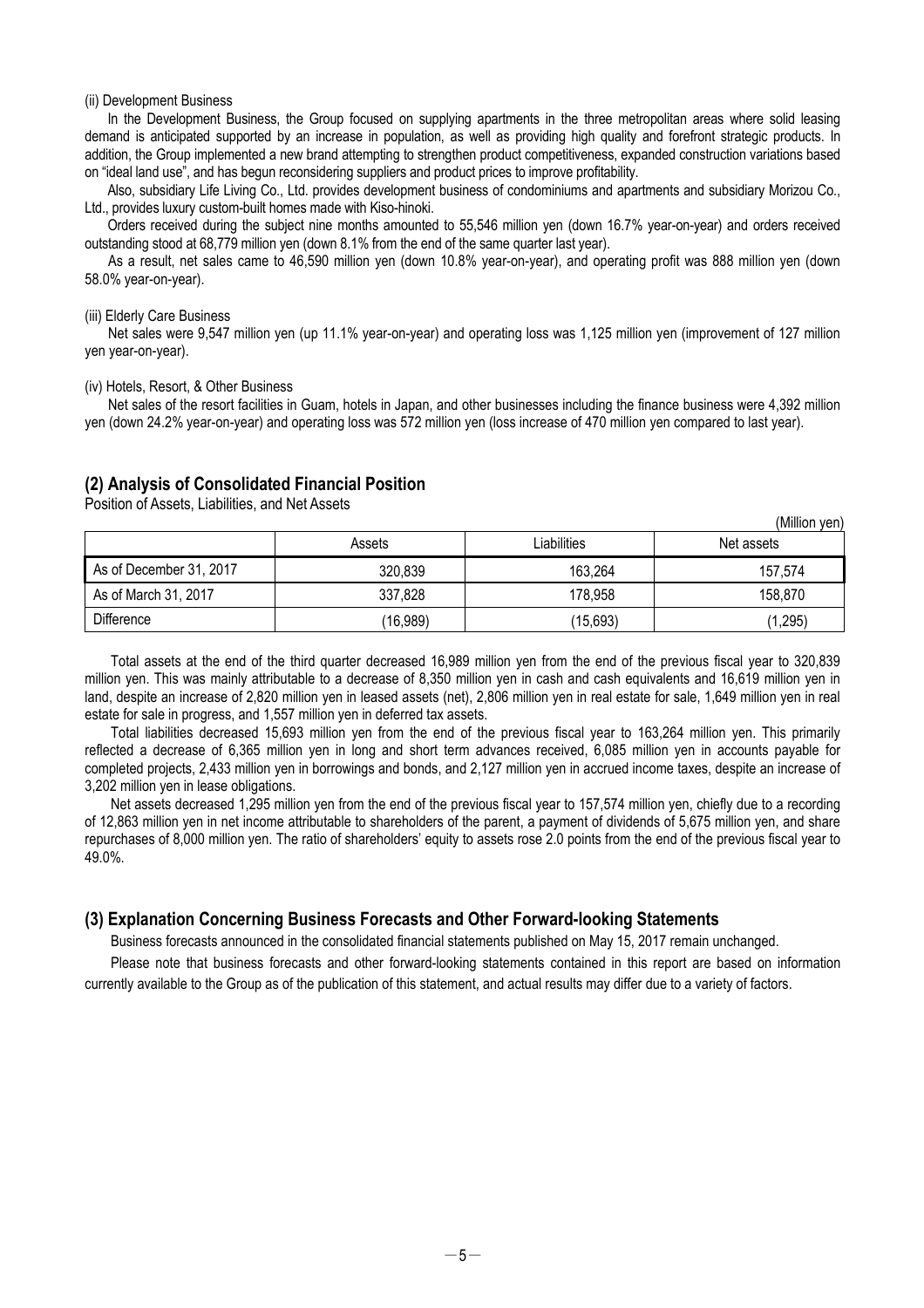# **2. Consolidated Financial Statements**

**(1) Consolidated Balance Sheets**

| (Million yen)                              |                   |                |  |
|--------------------------------------------|-------------------|----------------|--|
|                                            | December 31, 2017 | March 31, 2017 |  |
| <assets></assets>                          |                   |                |  |
| <b>Current assets</b>                      |                   |                |  |
| Cash and cash equivalents                  | 96,081            | 104,432        |  |
| Trade receivables                          | 6,067             | 6,547          |  |
| Accounts receivable for completed projects | 2,254             | 2,355          |  |
| Operating loans                            | 450               | 675            |  |
| Real estate for sale                       | 3,228             | 421            |  |
| Real estate for sale in progress           | 3,499             | 1,849          |  |
| Payment for construction in progress       | 958               | 518            |  |
| Prepaid expenses                           | 3,710             | 2,827          |  |
| Deferred tax assets                        | 10,405            | 8,636          |  |
| Others                                     | 5,137             | 5,707          |  |
| Allowance for doubtful accounts            | (165)             | (186)          |  |
| <b>Total current assets</b>                | 131,627           | 133,786        |  |
| Non-current assets                         |                   |                |  |
| Property, plant, and equipment             |                   |                |  |
| Buildings and structures (net)             | 41,484            | 41,827         |  |
| Machinery, equipment, and vehicles (net)   | 12,892            | 14,206         |  |
| Land                                       | 63,769            | 80,388         |  |
| Leased assets (net)                        | 16,472            | 13,652         |  |
| Construction in progress                   | 4,588             | 3,911          |  |
| Others (net)                               | 2,176             | 1,281          |  |
| Total property, plant, and equipment       | 141,383           | 155,267        |  |
| Intangible fixed assets                    |                   |                |  |
| Goodwill                                   | 2,985             | 3,181          |  |
| Others                                     | 7,459             | 8,461          |  |
| <b>Total intangible fixed assets</b>       | 10,444            | 11,642         |  |
| Investments and other assets               |                   |                |  |
| Investment securities                      | 12,796            | 12,453         |  |
| Bad debts                                  | 1,301             | 1,246          |  |
| Long-term prepaid expenses                 | 3,847             | 3,820          |  |
| Deferred tax assets                        | 17,275            | 17,486         |  |
| Others                                     | 3,803             | 3,645          |  |
| Allowance for doubtful accounts            | (2, 107)          | (2,073)        |  |
| Total investments and other assets         | 36,916            | 36,579         |  |
| <b>Total non-current assets</b>            | 188,744           | 203,489        |  |
| <b>Deferred assets</b>                     | 468               | 552            |  |
| <b>Total assets</b>                        | 320,839           | 337,828        |  |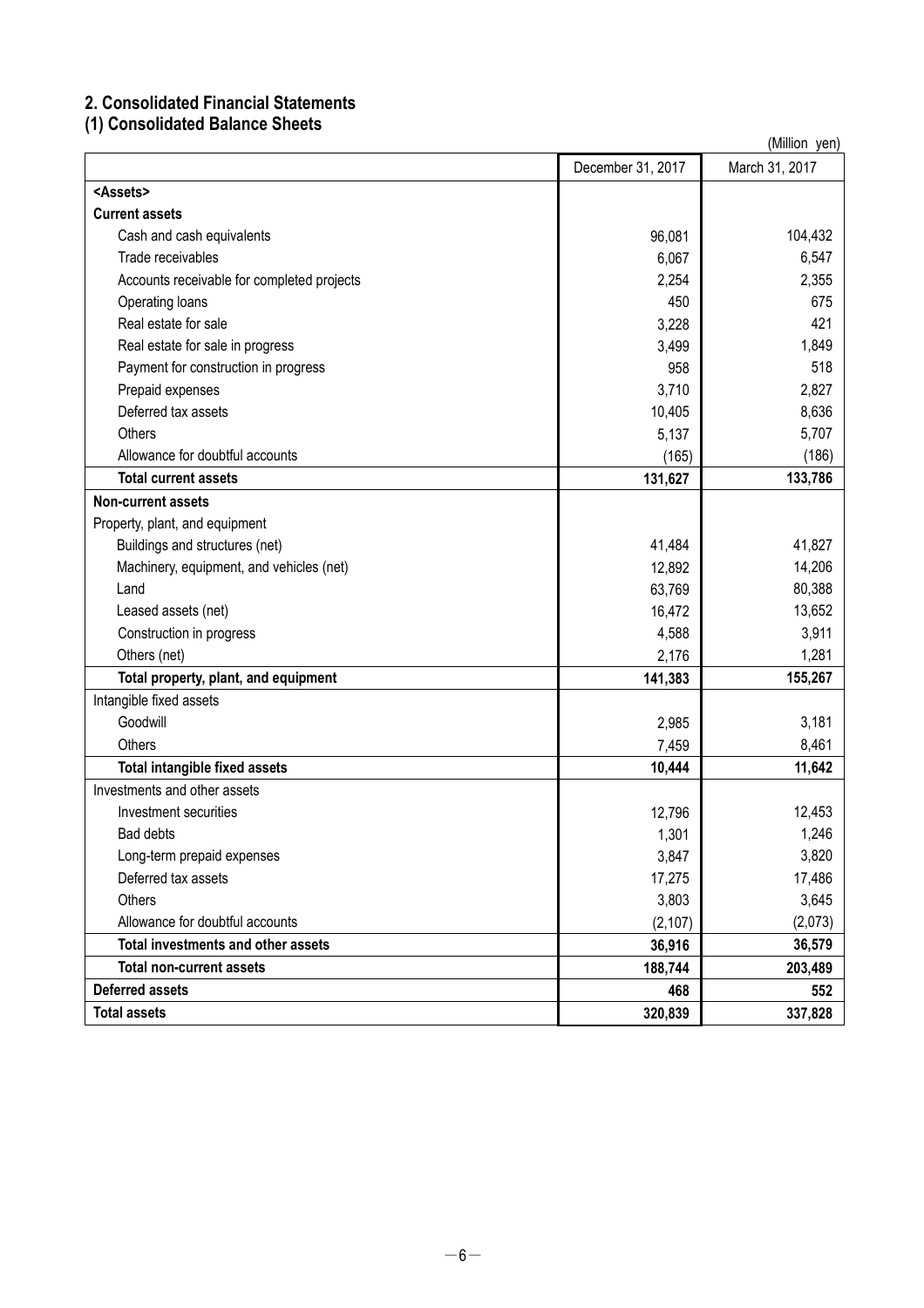| (Million yen)                                          |                   |                |  |
|--------------------------------------------------------|-------------------|----------------|--|
|                                                        | December 31, 2017 | March 31, 2017 |  |
| <liabilities></liabilities>                            |                   |                |  |
| <b>Current liabilities</b>                             |                   |                |  |
| Accounts payable                                       | 3,632             | 2,826          |  |
| Accounts payable for completed projects                | 6,101             | 12,186         |  |
| Short-term borrowings                                  | 1,749             | 1,263          |  |
| Bonds due within one year                              | 3,966             | 3,966          |  |
| Lease obligations                                      | 5,932             | 4,647          |  |
| Accounts payable-other                                 | 12,306            | 19,066         |  |
| Accrued income taxes                                   | 416               | 2,544          |  |
| Advances received                                      | 35,319            | 40,003         |  |
| Customer advances for projects in progress             | 5,768             | 5,381          |  |
| Reserve of allowance for employees' bonuses            | 4,527             |                |  |
| Reserve for warranty obligations on completed projects | 363               | 412            |  |
| Reserve for fulfillment of guarantees                  | 1,047             | 1,082          |  |
| Others                                                 | 4,246             | 4,144          |  |
| <b>Total current liabilities</b>                       | 85,377            | 97,524         |  |
| <b>Non-current liabilities</b>                         |                   |                |  |
| <b>Bonds</b>                                           | 13,602            | 16,035         |  |
| Long-term debt                                         | 12,543            | 13,267         |  |
| Lease obligations                                      | 12,656            | 10,739         |  |
| Long-term advances received                            | 14,933            | 16,614         |  |
| Lease/guarantee deposits received                      | 7,041             | 7,152          |  |
| Deferred tax liabilities                               | 148               | 148            |  |
| Reserve for directors' compensation                    | 16                |                |  |
| Reserve for apartment vacancy loss                     | 1,952             | 3,183          |  |
| Liability for retirement benefit                       | 12,045            | 11,295         |  |
| Others                                                 | 2,946             | 2,997          |  |
| <b>Total non-current liabilities</b>                   | 77,886            | 81,433         |  |
| <b>Total liabilities</b>                               | 163,264           | 178,958        |  |
| <net assets=""></net>                                  |                   |                |  |
| Shareholders' equity                                   |                   |                |  |
| Common stock                                           | 75,282            | 75,282         |  |
| Capital surplus                                        | 45,235            | 45,235         |  |
| Retained earnings                                      | 35,882            | 39,923         |  |
| Treasury stock                                         | (432)             | (3,660)        |  |
| Total shareholders' equity                             | 155,967           | 156,779        |  |
| Accumulated other comprehensive income                 |                   |                |  |
| Net unrealized gains on "other securities"             | 1,052             | 574            |  |
| Foreign currency translation adjustments               | 524               | 2,027          |  |
| Remeasurements of defined benefit plans                | (329)             | (668)          |  |
| Total accumulated other comprehensive income           | 1,247             | 1,933          |  |
| Share subscription rights                              | 247               | 136            |  |
| <b>Non-controlling interests</b>                       | 112               | 20             |  |
| <b>Total net assets</b>                                | 157,574           | 158,870        |  |
| <b>Total liabilities and net assets</b>                | 320,839           | 337,828        |  |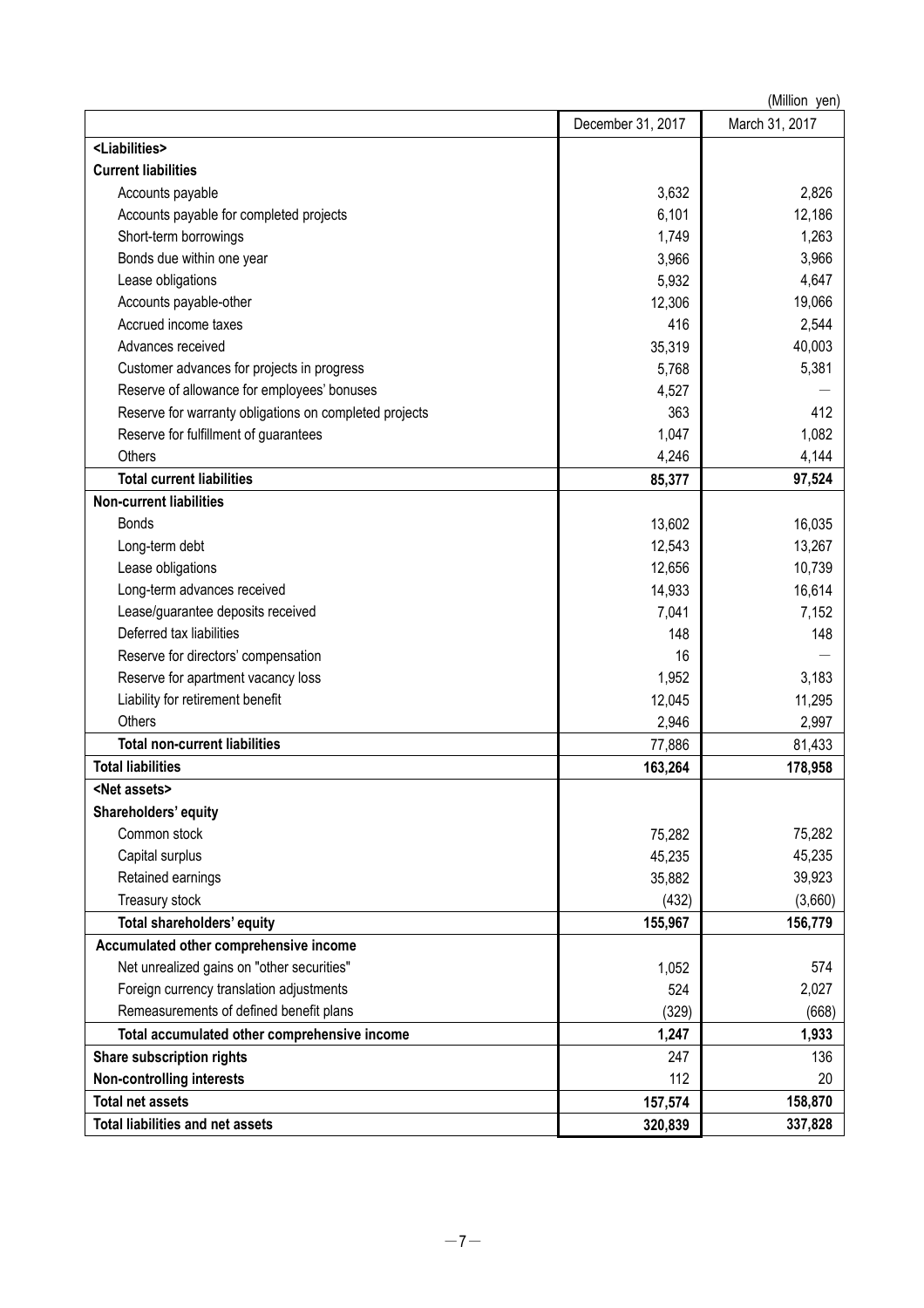# **(2) Consolidated Statements of Operations and Consolidated Statements of Comprehensive Income**

Consolidated Statements of Operations

|                                                             |                       | (Million yen)         |
|-------------------------------------------------------------|-----------------------|-----------------------|
|                                                             | Nine months ended     | Nine months ended     |
|                                                             | December 31, 2017     | December 31, 2016     |
|                                                             | (Apr. 2017-Dec. 2017) | (Apr. 2016-Dec. 2016) |
| <b>Net sales</b>                                            | 385,521               | 380,634               |
| <b>Cost of sales</b>                                        | 313,393               | 313,377               |
| <b>Gross profit</b>                                         | 72,127                | 67,256                |
| Selling, general, and administrative expenses               | 53,363                | 51,454                |
| <b>Operating profit</b>                                     | 18,763                | 15,802                |
| Non-operating income                                        |                       |                       |
| Interest income                                             | 87                    | 32                    |
| Dividend income                                             | 153                   | 110                   |
| Valuation gains of investment securities                    | 143                   | 111                   |
| Foreign exchange gains                                      | 148                   | 174                   |
| Other                                                       | 121                   | 93                    |
| <b>Total non-operating income</b>                           | 653                   | 522                   |
| Non-operating expenses                                      |                       |                       |
| Interest expenses                                           | 580                   | 543                   |
| Bond issuance costs                                         | 160                   | 91                    |
| Other                                                       | 89                    | 224                   |
| <b>Total non-operating expenses</b>                         | 831                   | 858                   |
| <b>Recurring profit</b>                                     | 18,585                | 15,465                |
| <b>Extraordinary income</b>                                 |                       |                       |
| Gain on sales of property, plant and equipment              | 934                   | 398                   |
| <b>Total extraordinary income</b>                           | 934                   | 398                   |
| <b>Extraordinary losses</b>                                 |                       |                       |
| Loss on sale of property, plant and equipment               | 0                     | 89                    |
| Loss on retirement of property, plant and equipment         | 82                    | 89                    |
| Impairment loss                                             | 7,417                 | 167                   |
| Loss on cancellations                                       | 66                    |                       |
| <b>Total extraordinary losses</b>                           | 7,566                 | 346                   |
| Income before taxes and other adjustments                   | 11,954                | 15,517                |
| <b>Total income taxes</b>                                   | (922)                 | 2,660                 |
| Net income                                                  | 12,877                | 12,856                |
| Net income (loss) attributable to non-controlling interests | 13                    | 1                     |
| Net income attributable to shareholders of the parent       | 12,863                | 12,854                |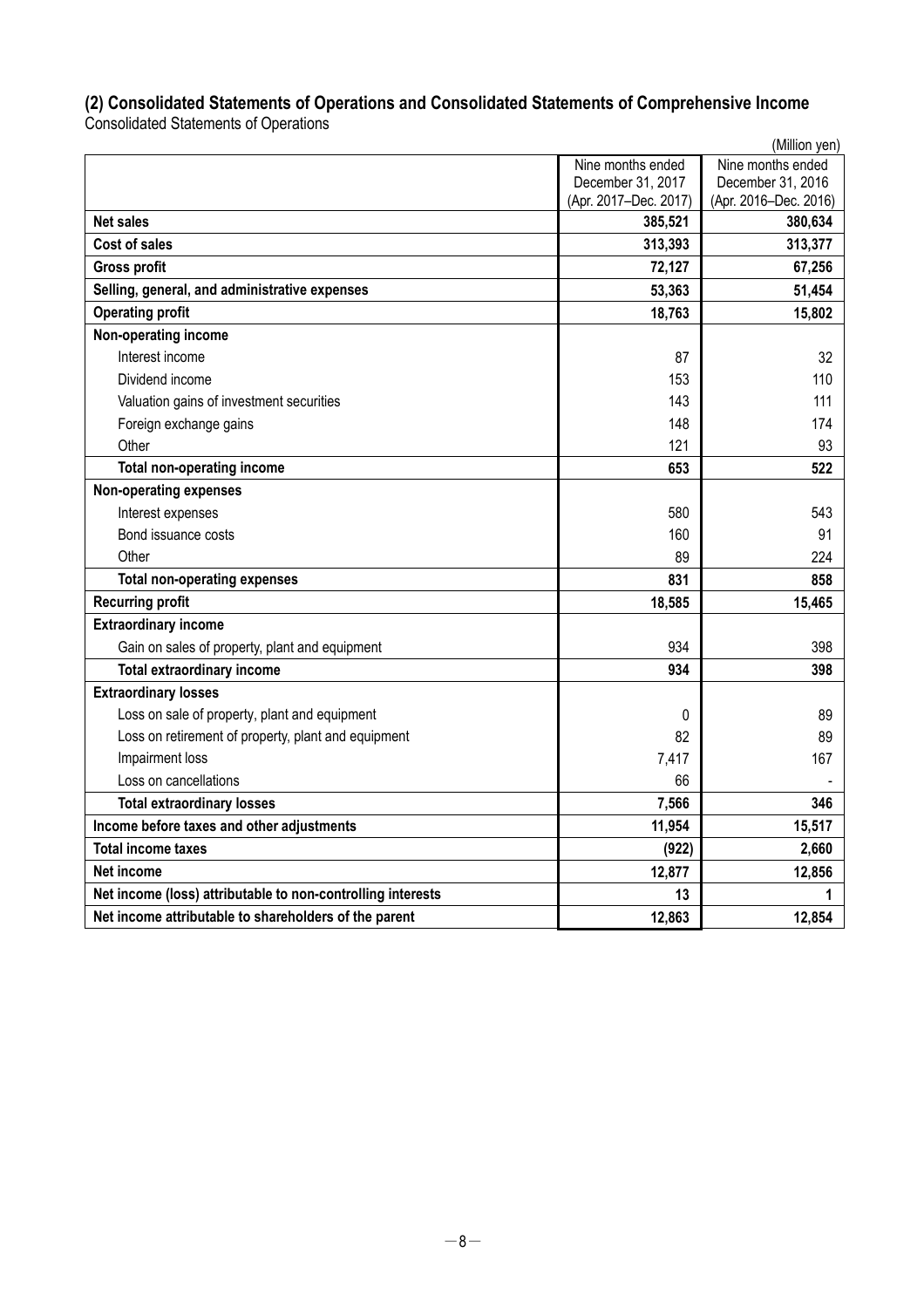# Consolidated Statements of Comprehensive Income

|                                                                 |                       | (Million yen)         |
|-----------------------------------------------------------------|-----------------------|-----------------------|
|                                                                 | Nine months ended     | Nine months ended     |
|                                                                 | December 31, 2017     | December 31, 2016     |
|                                                                 | (Apr. 2017-Dec. 2017) | (Apr. 2016-Dec. 2016) |
| Net income                                                      | 12,877                | 12,856                |
| Other comprehensive income                                      |                       |                       |
| Net unrealized gains on "other securities"                      | 477                   | 197                   |
| <b>Translation adjustments</b>                                  | (1,504)               | (7, 752)              |
| Remeasurements of defined benefit plans                         | 339                   | 272                   |
| Share of other comprehensive income of associates               |                       | (2)                   |
| Total other comprehensive income                                | (686)                 | (7, 285)              |
| <b>Comprehensive income</b>                                     | 12,190                | 5,570                 |
| (Breakdown)                                                     |                       |                       |
| Comprehensive income attributable to shareholders of the parent | 12,177                | 5,569                 |
| Comprehensive income attributable to non-controlling interests  | 13                    |                       |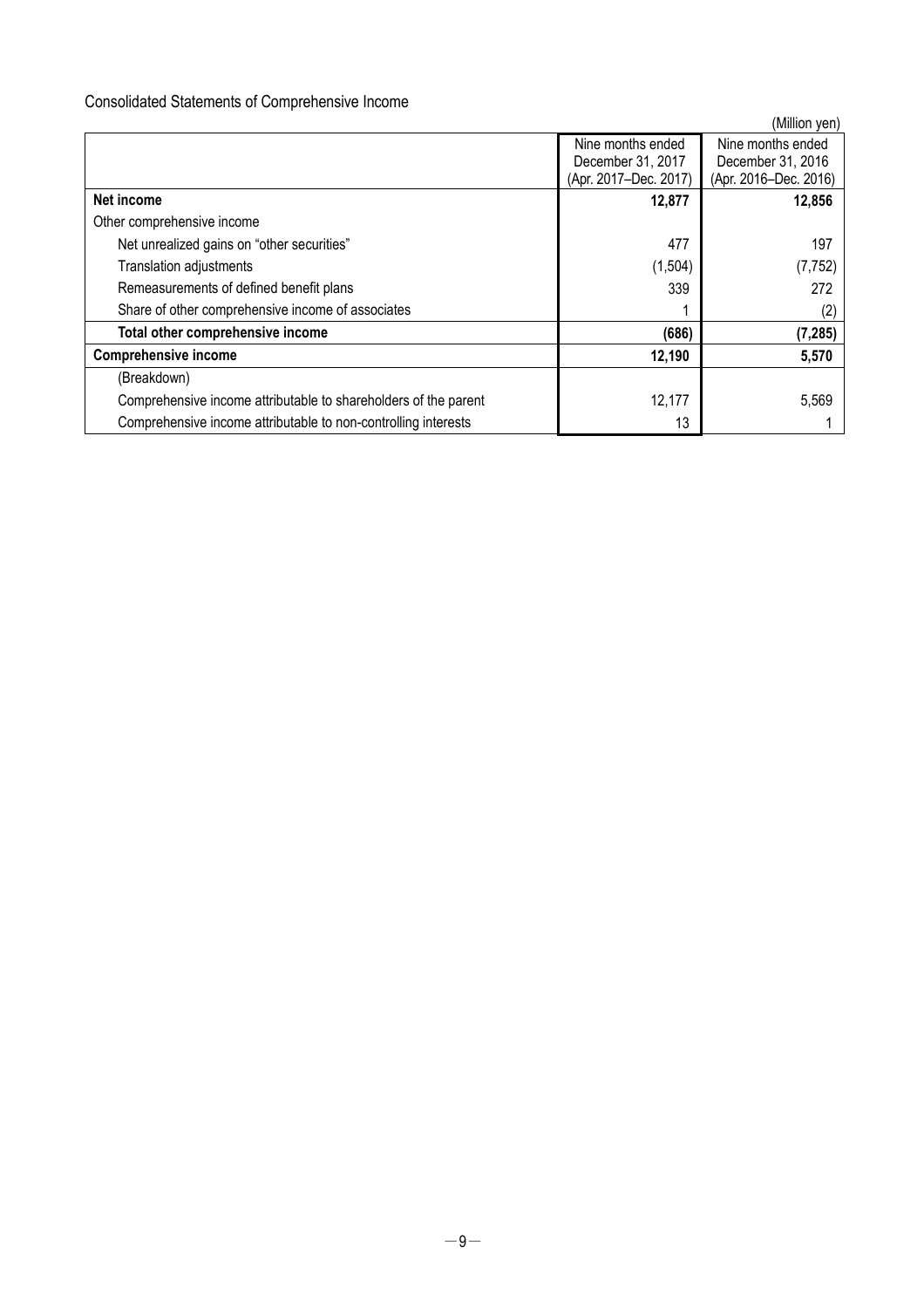# **(3) Notes Regarding Consolidated Financial Statements (Notes Regarding the Premise of the Company as a Going Concern)**

There are no relevant items.

# **(Notes Regarding Significant Changes in Shareholders' Equity)**

The Group repurchased 10,761,400 shares based on a resolution at the meeting of Board of Directors on May 15, 2017, which resulted in an increase of treasury stock by 7,999 million yen during the subject nine months.

Also, the Group implemented retirement of treasury stock of 4,000,000 shares on June 15, 2017, based on a resolution at the meeting of Board of Directors on May 15, 2017, which resulted in a decrease in retained earnings and treasury stock by 3,068 million yen each during the subject three months.

Moreover, the Group implemented retirement of treasury stock of 10,761,400 shares on October 31, 2017, based on a resolution at the meeting of Board of Directors on September 28, 2017, which resulted in a decrease in retained earnings and treasury stock by 8,159 million yen each during the subject nine months.

As a result, retained earnings decreased 11,228 million yen and treasury stock decreased 3,228 million yen during the subject nine months, and retained earnings and treasury stock amounted to 35,882 million yen and 432 million yen respectively at the end of the subject third quarter.

# **(Application of Accounting Methods Specific to the Preparation of Quarterly Consolidated Financial Statements)**

Tax expenses are calculated by multiplying net income before income taxes by a reasonably estimated effective tax rate, after applying the tax effect accounting to net income before income taxes for the consolidated fiscal year that includes the subject nine months. However, a legally designated effective tax rate will be applied if such tax expenses are found to be very unreasonable after calculation based on the relevant estimated effective tax rate.